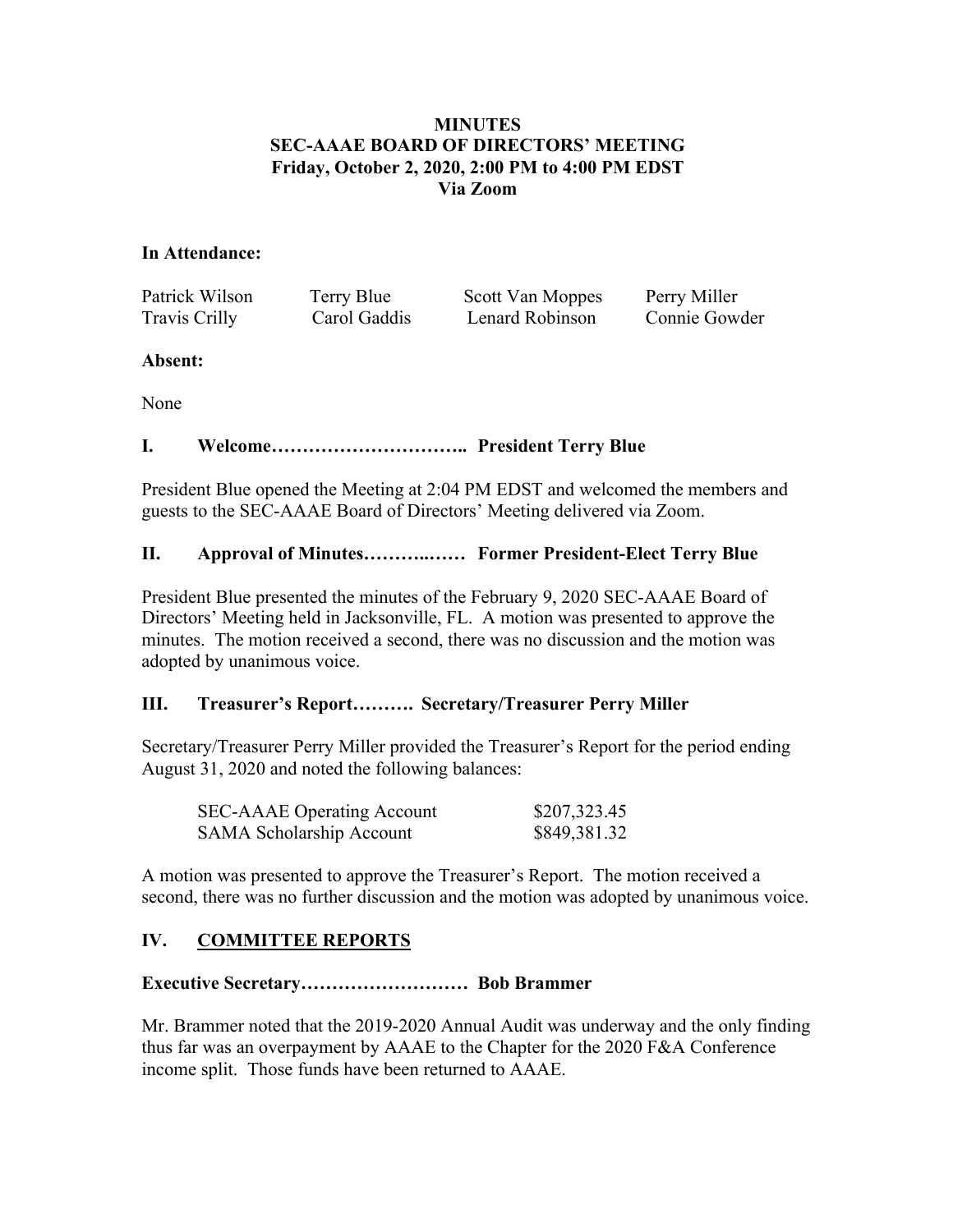#### **2021 AAAE/SEC-AAAE Finance & Administration Conference………………Megan Atkins Thoben, Madam Chairman Robert "Bob" Campbell, Vice-Chairman**

Ms. Thoben reported that she and Mr. Campbell would be working closely with AAAE staff in preparation for the conference. There is some discussion about pushing back the date to salvage an in-person conference. Planning Committee Members are always welcomed by contacting Ms. Thoben at  $\text{mean.thoben}(a)$ flylouisville.com or (502) 363-8550.

## **2021 SEC-AAAE Annual Conference……Lenard Robinson, Chairman**

Mr. Robinson reported dates for the Conference are March 27-30, 2021 at the Marriott Savannah Riverfront. Planning Committee Members are welcomed to join. Contact Mr. Robinson at lrobinson@savannahairport.com or (912) 964-0514. More conference information will follow closer to the event.

### **2022 SEC-AAAE Annual Conference…… Terry Blue, Chairman**

Mr. Terry Blue reported that the search for a venue was underway and the conference will be scheduled sometime in the month of April 2022.

### **Professional Education Committee……… Tom Bibb, Chairman**

Mr. Bibb reported the chapter currently has 20 people active in the final A.A.E. interview prep and others are enrolled but inactive. Seven states and Washington, DC are represented in those 20 candidates. Mr. Bibb offered special thanks to Cyrus Callum, Judi Olmstead and Bill Hopper for their help in mentoring candidates. There are ongoing challenges holding final interviews due to Covid-19. The Committee is holding some panels where they can be conducted in a socially distanced environment. Many people still cannot travel so the challenge is also getting people ready and then keeping them engaged during this pandemic. Interest in obtaining the A.A.E. is high as is the other designations such as the CM. A special note of congratulations goes to Mr. James Lewis in CLT. James completed his A.A.E. in 2019 and has also just completed the new Finance ACE course recently. Congratulations also to Judith Anne Jarrett from MCO on recently completing her A.A.E. Judith was mentored by Cyrus Callum.

Anyone interested in serving as a mentor or on future interview panels should contact Tom Bibb at (615) 275-1655 or via email at tom bibb@nashintl.com.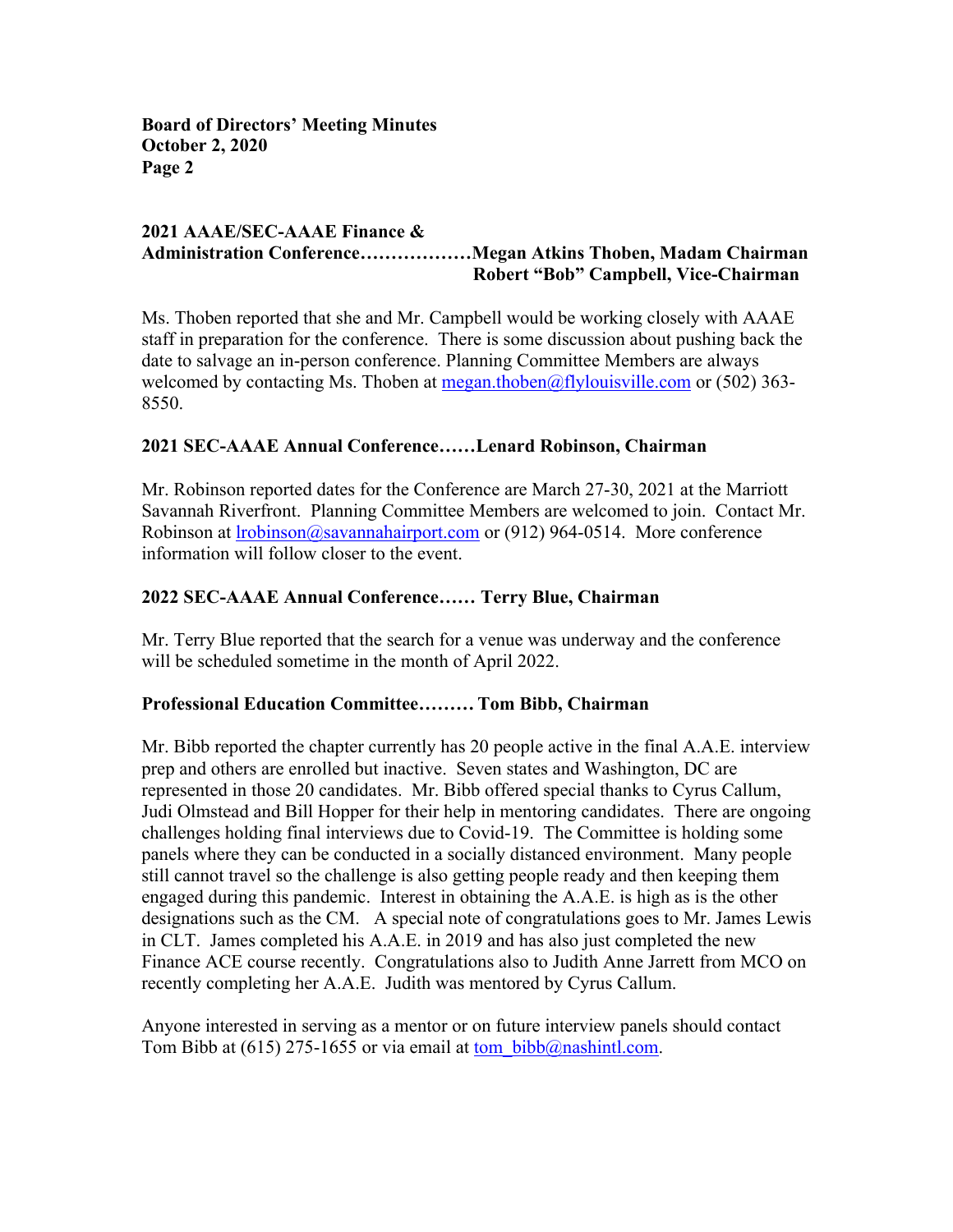**Student Scholarship & Academic Outreach Committee…………………....... Brent Brown, Chairman Nina MacPherson, Madam Vice-Chairman Lexie Farmer, Madam Vice-Chairman**

Ms. Farmer reported all 14 scholarships would be granted following vetting by our consultant and internship grants are being processed now. President Blue welcomed Ms. Farmer as the newest member to the Committee.

# **Membership Development**

## **Committee……………………………….... April Cameron, Madam Chairman Thomas Wallace, Vice-Chairman**

Ms. Cameron reported there are currently 710 members in the association. The Committee has secured 9 new members since July 1, 2020. A full-scale membership campaign will begin shortly to coincide with the January billing of dues.

# **Corporate Liaison Committee………….... John Carrigan, Chairman**

Mr. Carrigan will begin the corporate award process in December and have the awards ready for the 2021 SEC-AAAE Annual Conference in Savannah.President Blue introduced a concept some other Chapters are investigating whereby corporate members make a one-time annual payment to the Chapter as opposed to the purchasing of various advertising opportunities throughout the year. No action was required but Mr. Carrigan will talk to his committee members about the concept.

# **Conference Site Selection Committee…… Dave King, Chairman**

Mr. King noted the Committee would resume its work to secure venues for the 2023 and 2024 SEC-AAAE Annual Conferences. Mr. King also joined the Savannah Planning Committee and was welcomed by Mr. Robinson.

# **Conference Financial Oversight Committee…................................................ Judi Olmstead, Madam Chairman**

**Jessica Minor, Madam Vice Chairman**

Ms. Olmstead introduced Ms. Minor as the new member of the Committee. She had nothing to report at this time due to the cancellation of the 2020 SEC-AAAE Annual Conference.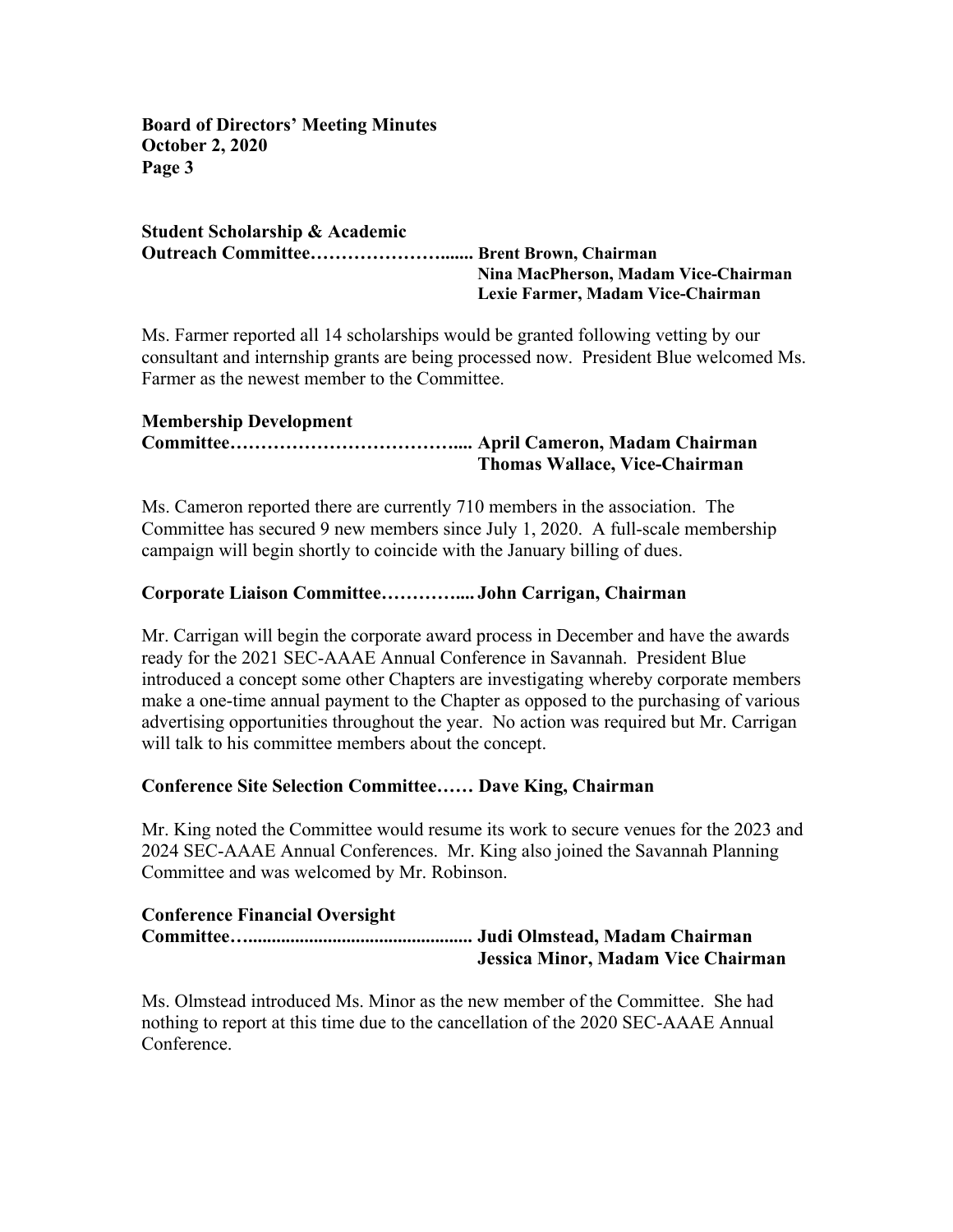# **Emerging Airport Leaders Program…… Travis Crilly, Chairman Matt Dowell, Vice-Chairman**

Mr. Crilly reported the first full meeting of the Committee and all participants was to be held during the 2020 SEC-AAAE Annual Conference in Little Rock which was disrupted by Covid-19. Three candidates have expressed interest and have placed the Program on hold due to Covid-19. The next kick-off will be in Savannah in 2021. The Program may be in person or a hybrid due to the virus.

## **Goal Digger Program……………….......... Judi Olmstead, Madam Chairman**

Ms. Olmstead reported no forthcoming Goal Digger events were scheduled due to Covid-19. She noted that she is looking at alternatives and welcomes any input.

## **Marketing & Communications…………Jana Kuner, Madam Chairman Megan Atkins Thoben, Madam Vice-Chairman**

Ms. Kuner was unable to communicate via Zoom and Ms. Thoben had nothing to report at this time.

| <b>James Lewis, Vice-Chairman</b>  |
|------------------------------------|
| <b>Lenard Smith, Vice Chairman</b> |

Mr. Callum welcomed James Lewis and Lenard Smith to the Committee. He reported the initial goal of the SEC Diversity Committee is to create an outreach program exposing those who would not typically know about careers in the airport industry in the Southeast. This will include women, minorities, and suppliers. An emphasis will be placed on military transition to civilian aviation with mentors from the aviation industry fully engaged. Many of the organizational issues will be completed by the next meeting and a full report will be issued to the Board of Directors.

# **Resolutions & Bylaws…………………….. Bob Brammer, Chairman**

Mr. Brammer presented a Resolution of Appreciation for Immediate Past President Patrick Wilson. A motion was presented to approve the resolution. The motion received a second, there was no discussion and the motion was approved by unanimous voice.

### **Nominations Committee………………….. Patrick Wilson, Chairman**

Mr. Wilson noted he and his committee would begin vetting applicants interested in filling a Board vacancy on or around February 1, 2021.